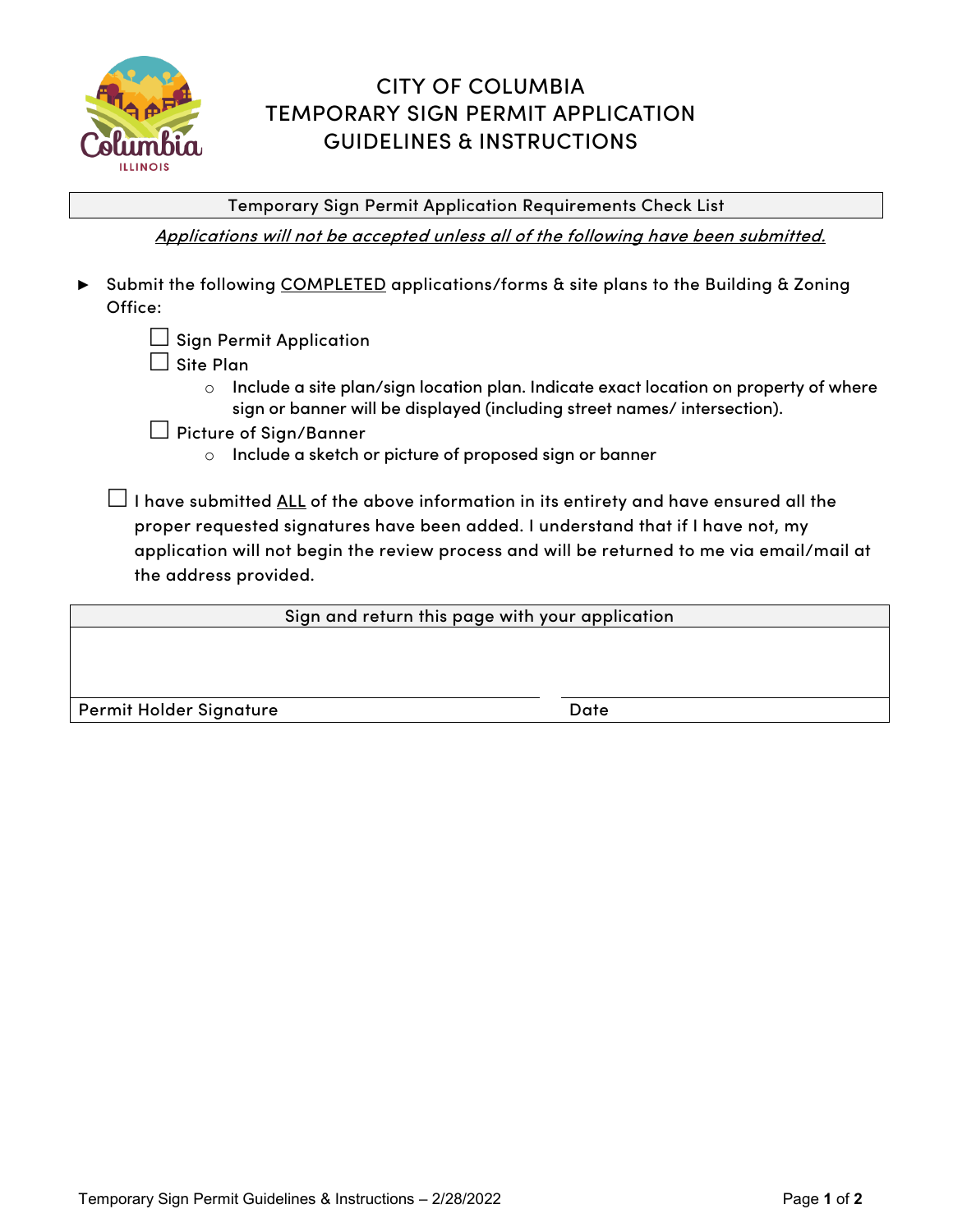Temporary Banners

Please note, temporary banners are allowed to be displayed fourteen (14) days prior to the event, and must be taken down within three (3) days after the event. Total size of banner must not exceed 16 square feet. There is a \$5.50 fee for a temporary banner; no fee for non-profit groups. *NOTE:* Banners are NOT permitted on City property or right-of-way, including the corner of N. Main & Route 3 (near gas station) or at the corner of S. Main & Route 3 (near old school house) and shall only be permitted on private property.

### Review Process

- **►** After submitting all completed forms and required documents, the proposed sign/banner is:
	- Reviewed by the building official for compliance to the City of Columbia Sign Code.
- **►** If all requirements are met, permit is approved.
- **►** Applicant will be informed by City staff of permit status. If approved, you can pick up the approved permit upon fee payment at the City Clerk's Office.
- ► Temporary sign/banner may be put up.

## SIGN FAQ's

Where can I find the municipal code for signs?

Visit our website https://www.columbiaillinois.com/9/Municipal-Code. You can find the sign in our municipal code under, Title 15 Buildings and Construction > Chapter 15.44 Sign Code.

I am a sign company submitting a permit what do I need to know?

It is very important you review our sign code and ensure you have everything completed properly, not having a clear understanding of the City's sign code restrictions can delay the permit process.

Where can I find a map of my property and what do I need to put on it?

You can review your property by going to

https://monroecountyil.maps.arcgis.com/home/index.html and choosing the Parcel Viewer, you can put in address and use provided information as a reference for creating your site. Other areas of reference could be the following:

- Boundary Survey
- Site Survey
- Subdivision Plats
- Development Plans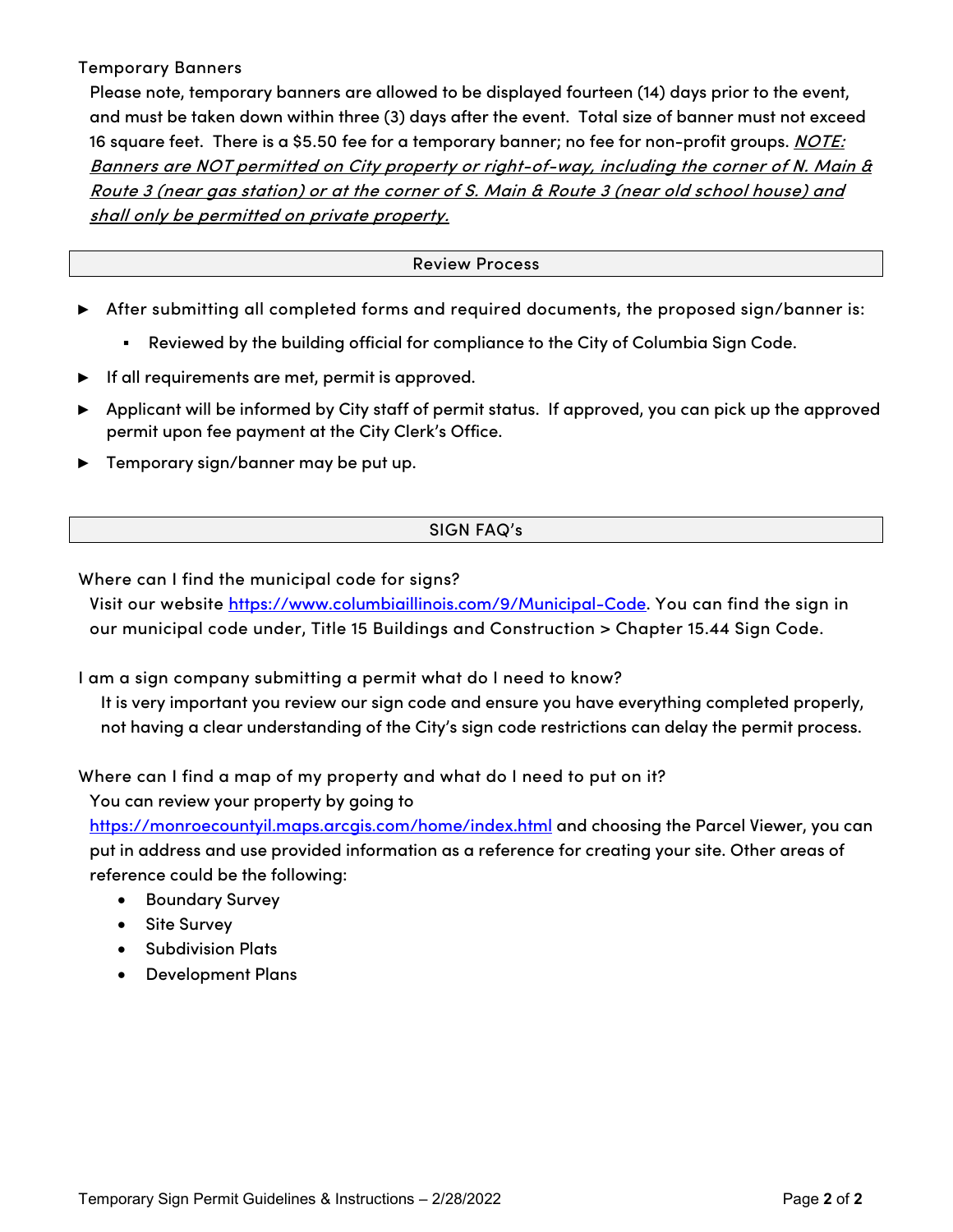

# **TEMPORARY** SIGN PERMIT APPLICATION

City of Columbia 208 S. Rapp Ave. Columbia, IL 62236 618.281.7144 x 105

See Attached Guidelines & Instructions. Visit www.columbiaillinois.com for more details.

| THIS BOX STAFF USE                                      |                                             |                        |                                  |  |  |  |
|---------------------------------------------------------|---------------------------------------------|------------------------|----------------------------------|--|--|--|
| Application #                                           |                                             | Permit #               |                                  |  |  |  |
| Fee Amount:                                             | <b>Credit Card</b>                          | Check #                | Cash                             |  |  |  |
| A. Location of Sign/Banner                              |                                             |                        |                                  |  |  |  |
| Address:                                                |                                             |                        |                                  |  |  |  |
| Zoning District:                                        |                                             | Lot #: $\qquad \qquad$ | Lot Size: _____________          |  |  |  |
| <b>B. Permit Holder</b>                                 |                                             |                        |                                  |  |  |  |
| <b>Banner Sign</b><br>Contractor or<br><b>Installer</b> |                                             |                        |                                  |  |  |  |
| Address:                                                |                                             |                        |                                  |  |  |  |
| Email:                                                  | Cell Phone #:                               |                        |                                  |  |  |  |
| <b>Project Manager:</b>                                 |                                             |                        |                                  |  |  |  |
| Email:                                                  | Cell Phone #:                               |                        |                                  |  |  |  |
| C. Property Owner / Authorized Owner Agent Information  |                                             |                        |                                  |  |  |  |
| Name:                                                   |                                             |                        |                                  |  |  |  |
| Address:                                                |                                             |                        |                                  |  |  |  |
| Email:                                                  |                                             | Phone #:               |                                  |  |  |  |
| E. Sign Details                                         |                                             |                        |                                  |  |  |  |
|                                                         | Size (measurement) of Temporary Sign/Banner |                        |                                  |  |  |  |
| Height:                                                 | $\pmb{\mathsf{X}}$<br>Width:                | = Total Sign Area:     | s. f.                            |  |  |  |
| Type of Temporary Sign                                  |                                             |                        |                                  |  |  |  |
| <b>Wall Mounted Banner</b>                              |                                             |                        | <b>Electronic Message Center</b> |  |  |  |
| <b>Ground Mounted Banner</b>                            |                                             | <b>Yard Sign</b>       |                                  |  |  |  |
| <b>Balloon</b>                                          |                                             | Other:                 |                                  |  |  |  |
| Temporary Sign/Banner Event Type and Dates              |                                             |                        |                                  |  |  |  |
| Public<br>Private (15.44.165 a&b)                       |                                             |                        |                                  |  |  |  |
| Date sign/banner to be:<br>Put Up -<br>Taken Down -     |                                             |                        |                                  |  |  |  |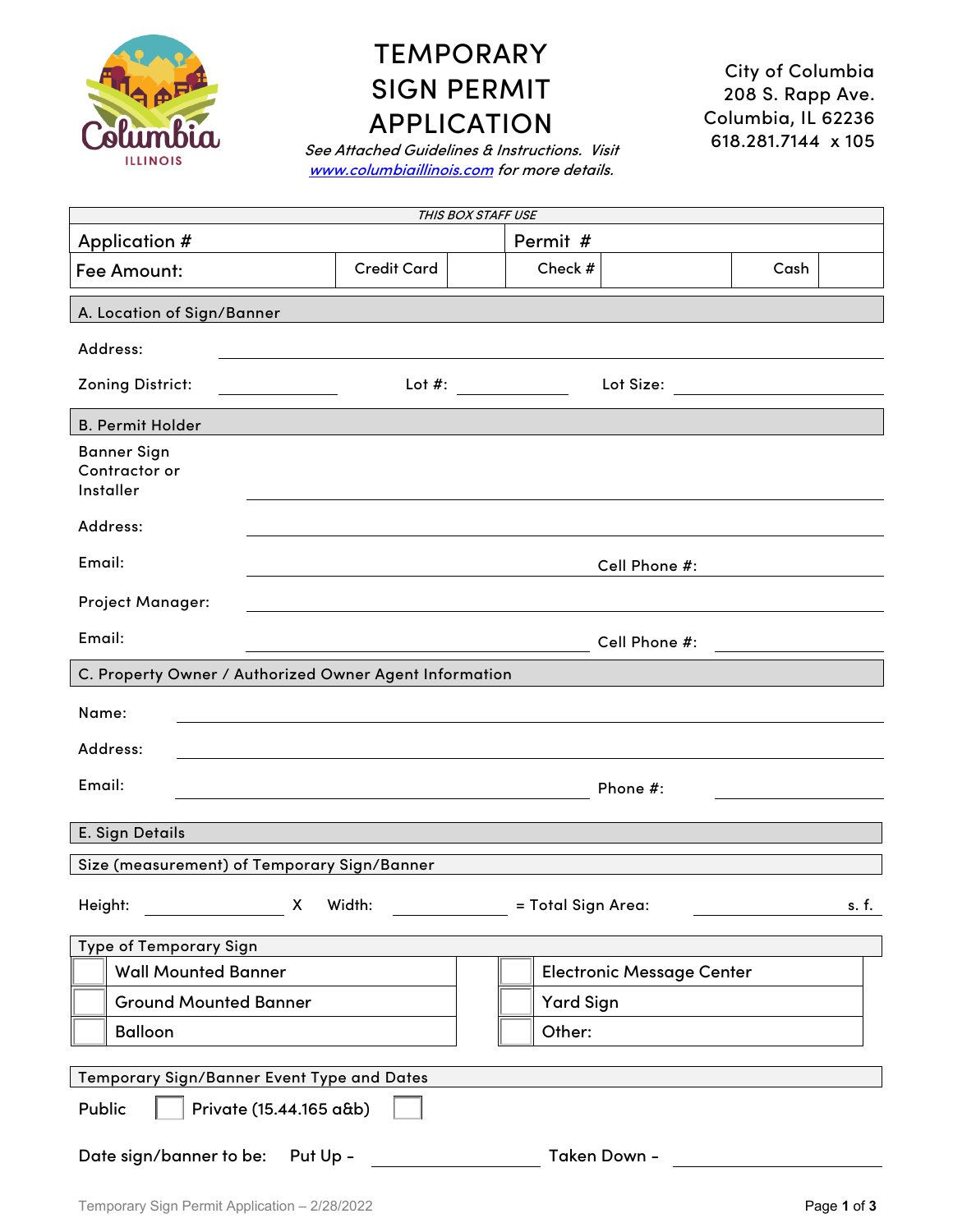Banners must not exceed 16 square feet. Banners are allowed to be displayed fourteen (14) days prior to the event, and must be taken down within three (3) days after the event. There is a \$5.50 fee for a temporary banner; no fee for non-profit groups. NOTE: Banners are NOT permitted on City property or any right-of-way, including the corner of N. Main & Route 3 (near gas station) or at the corner of S. Main & Route 3 (near old school house) and shall only be permitted on private property.

#### I. Disclosure & Signatures

The information submitted with this application may be used by the City of Columbia and/or its contractors or consultants. By signing below you certify that you are the owner of record of the named property, or that the proposed work has been authorized by the owner of record and that you have been authorized by the owner to make this application as his/her/their authorized agent. You agree to conform to all applicable laws, statutes, ordinances and codes of this jurisdiction, including those adopted by the City of Columbia. I understand the City assumes no liability and reserves the right to revoke the approved permit due to errors and omissions within this document, submitted site plan and other documents.

The plans and specifications submitted with this application are in conformity with the sign regulations applicable to the subject property. Changes in plans or specifications shall not be made without written approval of this office. Failure to comply with the above shall constitute a violation of the sign regulations.

| Date |
|------|
| Date |
|      |

| Comments: |        |                          |      |
|-----------|--------|--------------------------|------|
|           |        |                          |      |
| Approved  | Denied | <b>Building Official</b> | Date |